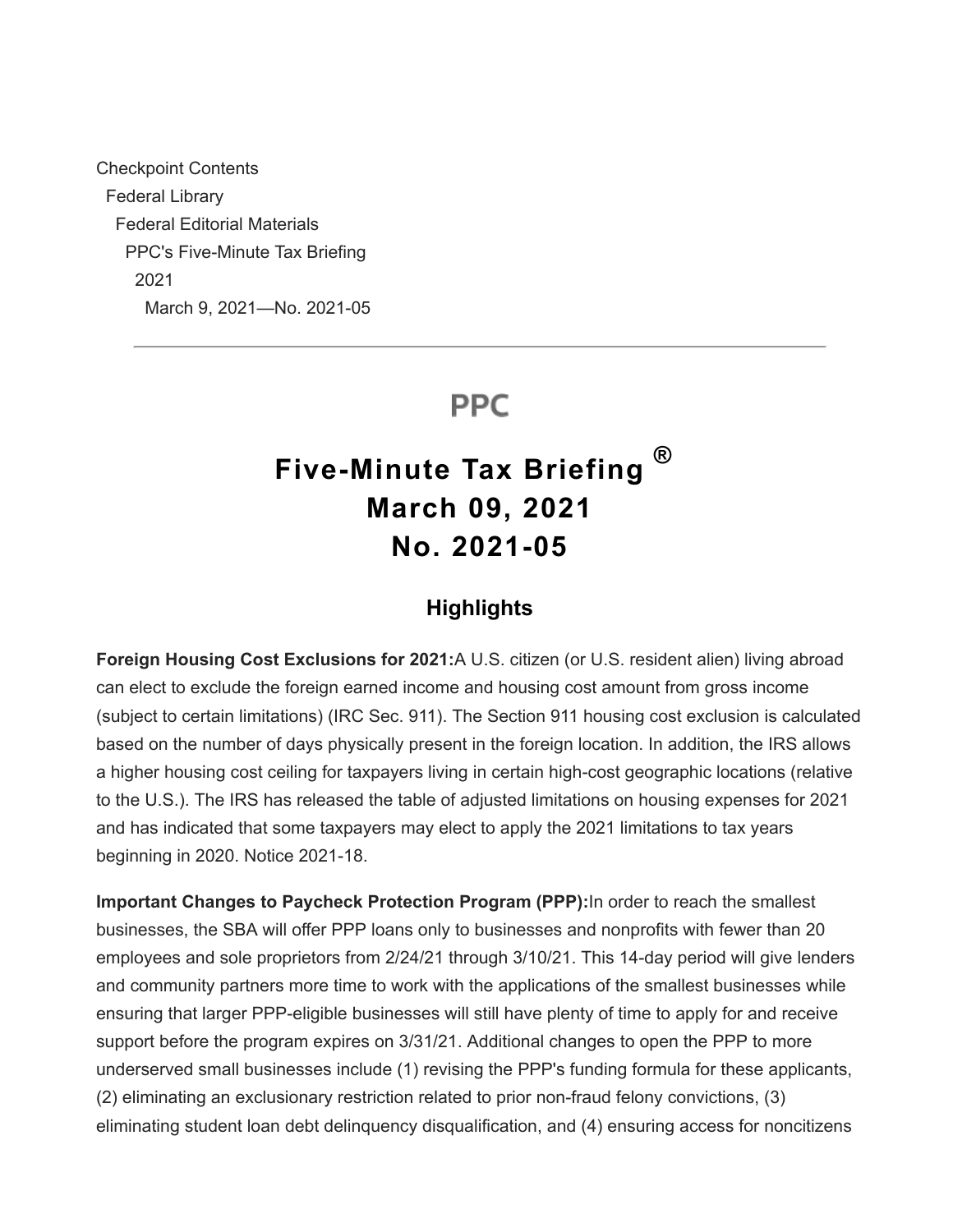who are lawful U.S. residents by allowing use of an Individual Taxpayer Identification Number (ITIN) to apply for the PPP. For more information, see www.sba.gov .

**Interest Rates to Remain the Same for Second Quarter 2021:**The interest rates for tax overpayments and underpayments for the quarter beginning on 4/1/21 will be the same as the prior quarter. For noncorporate taxpayers, the rate for both underpayments and overpayments will be 3%. The 3% rate also applies to estimated tax underpayments for the second quarter of 2021. For corporations, the overpayment rate will be 2%, with a 0.5% rate applicable to overpayments exceeding \$10,000. The underpayment rate for corporations will be 3%, except for large corporate underpayments, which will be 5%. Rev. Rul. 2021-6 and News Release IR 2021-50 .

**IRS Provides Guidance for Employers Claiming the Employee Retention Credit for 2020:**The IRS has issued a Notice on claiming the employee retention credit for calendar quarters in 2020. The guidance, which is similar to FAQs published on www.irs.gov , clarifies the credit and describes retroactive changes under the Taxpayer Certainty and Disaster Tax Relief Act of 2020. For example, the Notice explains how employers that received a PPP loan can claim the employee retention credit for 2020. The Notice also provides answers to the following questions: (1) who are eligible employers; (2) what constitutes full or partial suspension of trade or business operations; (3) what is a significant decline in gross receipts; (4) how much is the maximum amount of an eligible employer's employee retention credit; (5) what are qualified wages; (6) how does an eligible employer claim the employee retention credit; and (7) how does an eligible employer substantiate the claim for the credit. Notice 2021-20.

## **Other Current Releases**

**Health Care—Additional Codes for Form 1095-C:**The IRS has announced a post-release addition to the codes for the 2020 Form 1095-C (Employer-Provided Health Insurance Offer and Coverage) with respect to Individual Coverage Health Reimbursement Arrangements (ICHRAs). An applicable large employer that offers an ICHRA can use two previously reserved codes from Code Series 1 on Form 1095-C, line 14. Code 1T indicates that an affordable ICHRA was offered to an employee and spouse (not dependents), with affordability determined using the employee's primary residence ZIP code. Code 1U indicates that an affordable ICHRA was offered to an employee and spouse (not dependents), with affordability determined using the employee's primary employment site ZIP code under an affordability safe harbor. For affordable ICHRA coverage, the instructions provided codes for only three coverage possibilities. The addition of these two codes corrects that omission. For more information, see www.irs.gov/formspubs/additional-codes-are-available-for-reporting-an-offer-of-an-individual-coverage-healthreimbursement-arrangement-hra .

**IRS Notices Possibly Sent in Error:**In February, the IRS issued notices to approximately 260,000 taxpayers stating they haven't filed their 2019 federal tax return. These notices, referred to as CP59 notices, are issued yearly to identified taxpayers who have failed to file tax returns due the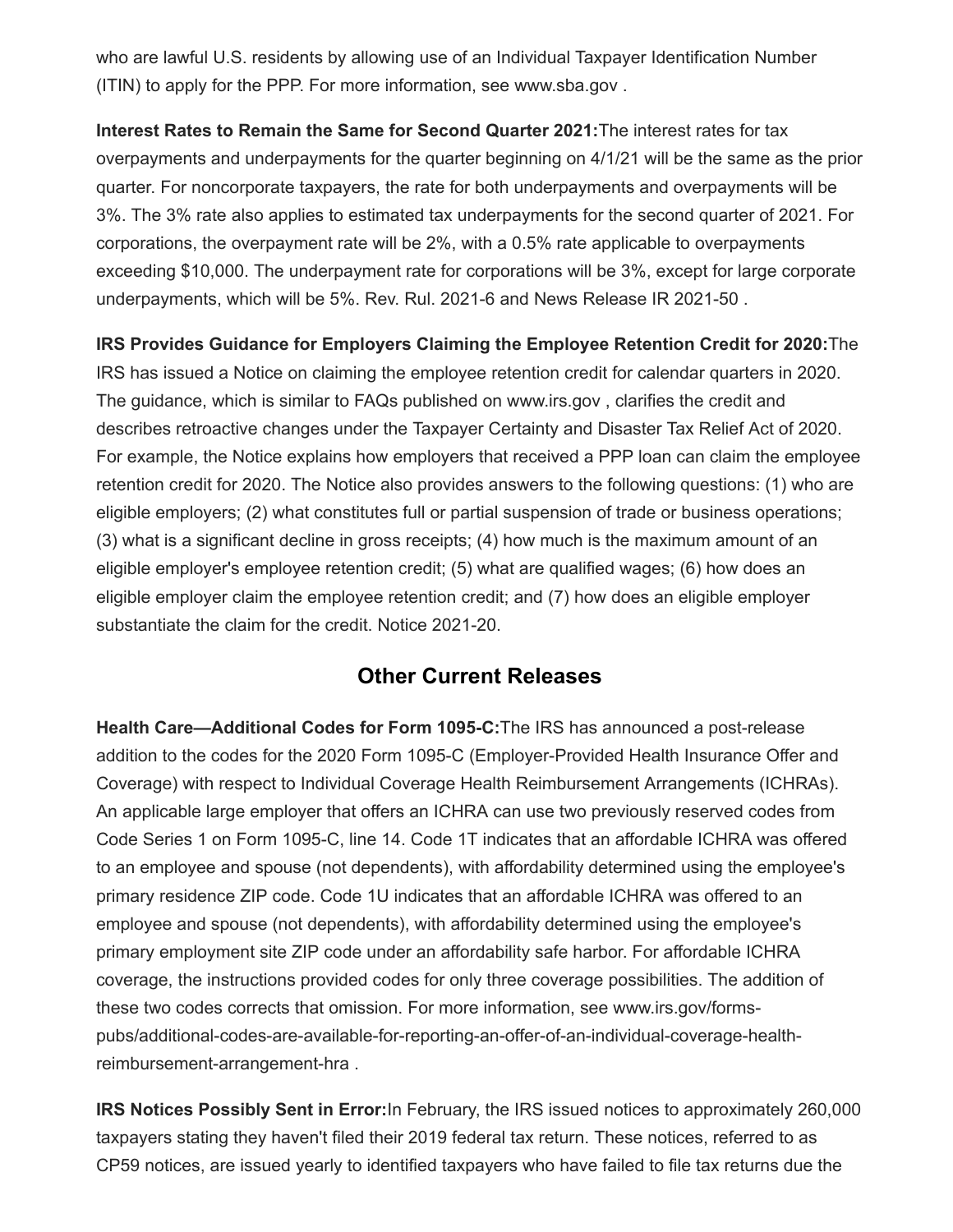prior calendar year. Due to pandemic-related shutdowns, the IRS has not completed processing all 2019 returns at this time. Therefore, the CP59 notices should not have been sent because some portion of the recipients may have filed a return that is still being processed. Taxpayers who filed their 2019 returns, but nevertheless received the CP59 notice, can disregard the letter and do not need to take any action. There is no need to call or respond to the CP59 notice because the IRS continues to process 2019 tax returns as quickly as possible. See www.irs.gov/individuals/understanding-your-cp59-notice for more information on CP59 notices.

#### **Procedure—Certain Shuttered Venue Operators (SVOs) Not Eligible for Grants:**The

Consolidated Appropriations Act, 2021, provides funding for COVID-19 relief programs, including \$15 billion for the SVO grant program administered by the SBA. Eligible entities, which must have been in operation as of 2/29/20, include (1) motion picture theater operators, (2) talent representatives, and (3) each business entity owned by an eligible entity. Venue operators or promoters who are considering SVO grants need to be aware that such grants will not be available if the venue operator or promoter has filed an application or received support under the Paycheck Protection Program (PPP) on or after 12/27/20. However, receipt of PPP funding earlier in 2020 will not prevent eligibility for SVO grants. The process for filing applications for grants under the SVO program is not yet open, but when the process begins, it will be based on a priority system. More information can be found at www.sba.gov/funding-programs/loans/coronavirus-reliefoptions/shuttered-venue-operators-grant .

**Procedure—Tax Relief for Victims of Oklahoma Winter Storms:**The IRS has provided tax relief for those in all 77 Oklahoma counties affected by winter storms. The relief postpones various tax filing and payment deadlines that occurred starting on 2/8/21. Affected individuals and businesses now have until 6/15/21 to file returns and pay any taxes that were originally due during the relief period. This includes (1) 2020 individual and business tax returns and related payments normally due on 4/15/21 (including 2020 IRA contributions); (2) various business returns due on 3/15/21; (3) tax-exempt organization returns due on 5/17/21; (4) quarterly estimated income tax payments due on 4/15/21; and (5) quarterly payroll and excise tax returns normally due on 4/30/21. In addition, penalties on payroll and excise tax deposits due on or after 2/8/21 and before 2/23/21 will be abated, as long as the deposits were made by 2/23/21. News Release OK 2021-01.

**Procedure—Tax Relief for Victims of Texas Winter Storms:**The IRS has provided tax relief for those in all 254 Texas counties affected by winter storms. The relief postpones various tax filing and payment deadlines that occurred starting on 2/11/21. Affected individuals and businesses now have until 6/15/21 to file returns and pay any taxes that were originally due during the relief period. This includes (1) 2020 individual and business tax returns and related payments normally due on 4/15/21 (including 2020 IRA contributions); (2) various business returns due on 3/15/21; (3) taxexempt organization returns due on 5/17/21; (4) quarterly estimated income tax payments due on 4/15/21; and (5) quarterly payroll and excise tax returns normally due on 4/30/21. In addition, penalties on payroll and excise tax deposits due on or after 2/11/21 and before 2/26/21 will be abated, as long as the deposits were made by 2/26/21. News Release IR 2021-43.